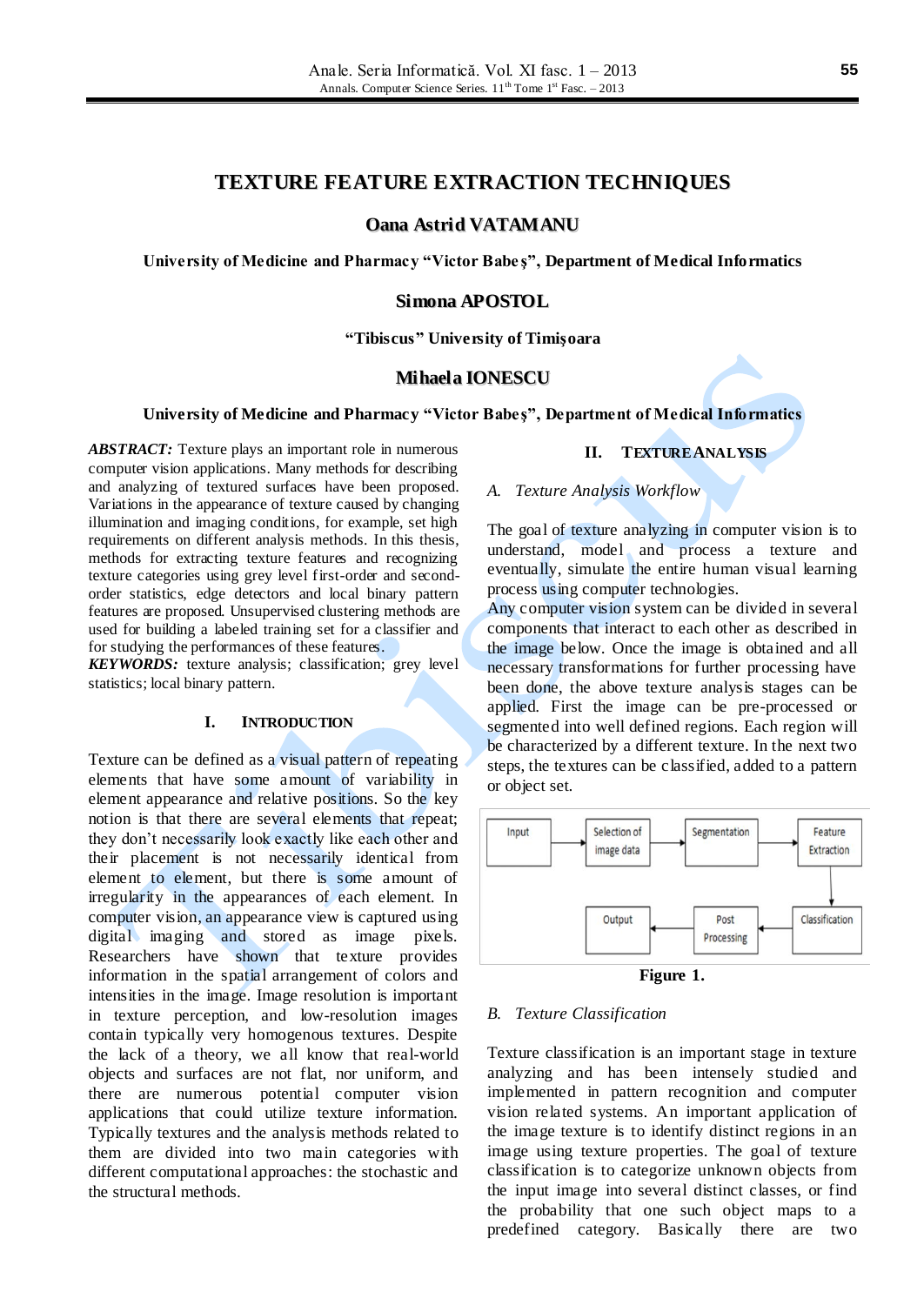important steps to follow when performing texture classification: the first one is to identify the clusters and their association with statistical classes; clusters are group of pixels that have the same spectral characteristics. This is the phase where we should separate the texture classes and build a model for the image content, for every class defined in the training data set. The training data set is built from images that have known class labels. The texture content must be defined using different image analysis methods, which eventually will lead to a set of textural features for each image in the training set. These features that can be represented in many forms: numbers, 2D histograms, empirical distributions, characterize given textual image properties, such as contrast, orientation, spatial structure and so on. The second stage in texture classification is the recognition phase. Once the knowledge is available and the texture features are at the user's disposal, one can use classical pattern classification tehniques in order to do the classification. The features that were extracted from a sample are compared with master textures from the training set using a classification algorithm, and the tested sample is assigned to a class where it fits the best.

### *C. Texture Segmentation*

Segmentation is one of the most important steps in image analysis. The aim is to divide the image into regions that have a strong correlation with objects or image surfaces. It considers that the image is divided into disjoint regions that are homogeneous relative to some property such as brightness, color, background, reflectivity and so on. Image segmentation algorithms can also be categorized into supervised and unsupervised methods. When we refer to unsupervised classification we don't know anything about the objects, the parameters that define the image and the algorithms should be written so that they find the regions in the image automatically. Sometimes it's much easier to use supervised algorithms, where part of data (object types, number of objects) is known apriori. Typically texture segmentation algorithms try either to find the homogenous regions (region based) from the image or locate the texture in homogeneity for detecting the boundaries between regions (boundary based). Both supervised and unsupervised methods are widely used [CK05]. The first one is probably more suitable in image processing tasks; the second one is closely related to image classification.

### *D. Texture Shape*

Shape from texture is the problem of estimating a 3D surface shape by analyzing texture property of a 2D image. Weak homogeneity or isotropy of a texture is likely to provide a shape cue [Cle02]. For instance, texture gradient is usually resulted from perspective projection when the surface is viewed from a slant, which infers the parameters of surface shape or the underlying perspective transformation. Therefore, via a proper measure of texture gradient, a depth map and the object shape could be recovered.

### *E. Texture Synthesis*

In computer graphics, texture synthesis is a common technique to create large textures from usually small texture samples, for the use of texture mapping in surface or scene rendering applications. A synthetic texture should differ from the samples, but should have perceptually identical texture characteristics [DeB97]. The main advantage of texture synthesis in this case is that it can naturally handle boundary condition and avoid verbatim repetitions. In computer vision, texture synthesis is of interest also because it provides an empirical way to test texture analysis. Because a synthesis algorithm is usually based on texture analysis, the result justifies effectiveness of the underlying models. Compared to texture classification and segmentation, texture synthesis poses a bigger challenge on texture analysis because it requires a more detailed texture description and also reproducing textures is generally more difficult than discriminating them.

### **III. STATE OF THE ART**

Texture perception is very different in many ways, thus there are several methods to represent texture from a variety of images

### *A. Model Based Methods*

This approach takes into consideration the image model that describes the texture using a parametrically view. These methods are usually used for specific textures analysis tasks like using fractals to adjust the textural properties of images. In practice, the computational complexity arising in the estimation of stochastic model parameters is the primary problem. The fractal model has been shown to be useful for modeling some natural textures. It can be used also for texture analysis and discrimination however; it lacks orientation selectivity and is not suitable for describing local image structures.

This model has proved good results especially in synthesize of images. A very popular approach for modeling images is the Markov random fields approach. They are able to capture the local (spatial) contextual information in an image. These models assume that the intensity at each pixel in the image depends on the intensities of only the neighboring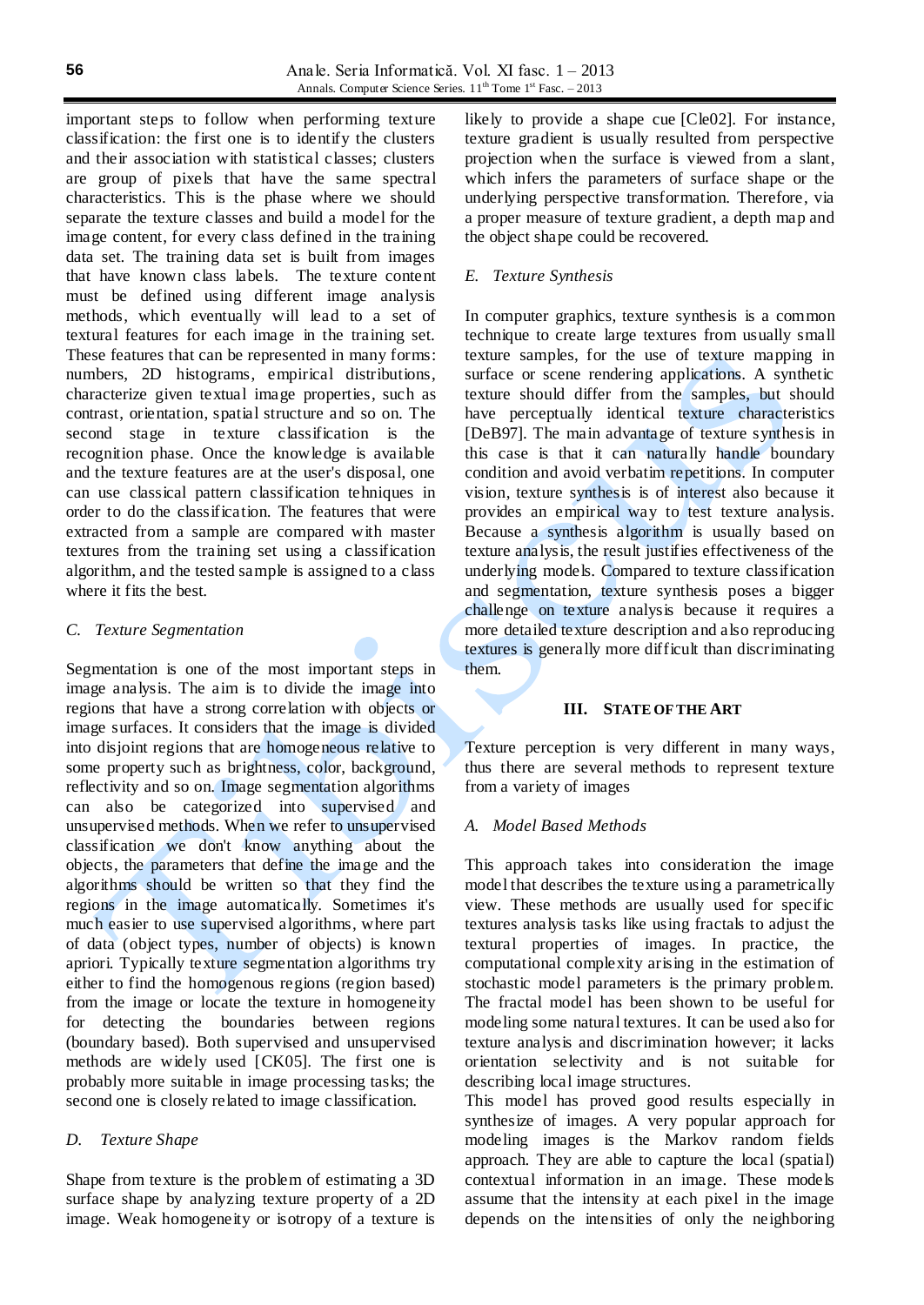pixels. MRF models have been applied to various image processing applications [CJ83].

# *B. Structural Methods*

This texture analysis method can be categorized as a heading of geometrical (structural) methods, which main property is that of being composed of texture elements (textons). This class of texture analysis usually relies on processing the geometric properties of these texture elements. To describe the texture, we need to define the primitives and their placement rules. The choice of a primitive (from a set of primitives) and the probability of the chosen primitive to be placed at a particular location can be a function of location or the primitives near the location. The advantage of the structural approach is that it provides a good symbolic description of the image; however, this feature is more useful for synthesis than analysis task. The method was successfully applied in medicine, especially for detection of changes in bone micro-structure.

Zucker [Zuc76] has proposed a method in which he regards the observable textures (real textures) as distorted versions of ideal textures. The placement rule is defined for the ideal texture by a graph that is isomorphic to a regular or semi regular tessellation. These graphs are then transformed to generate the observable texture. Which of the regular tessellations is used as the placement rule is inferred from the observable texture. This is done by computing a twodimensional histogram of the relative positions of the detected texture tokens.

## *C. Signal Processing Methods*

Signal processing methods represent an image in a space whose coordinate system has an interpretation that is closely related to the characteristics of a texture (such as frequency or size). Both spatial and frequency domain approaches can be used for filtering images and capturing relevant information. Methods based on the Fourier transform perform poorly in practice, due to its lack of spatial localization. Gabor filters provide means for better spatial localization; however, their usefulness is limited in practice because there is usually no single filter resolution at which one can localize a spatial structure in natural textures. Compared with the Gabor transform, the wavelet transforms feature several advantages:

- $\lambda$  varying the spatial resolution allows it to represent textures at the most suitable scale there is a wide range of choices for the wavelet function, so one is able to choose
- Wavelets best suited for texture analysis in a specific application.

They make the wavelet transform attractive for texture segmentation. The problem with wavelet transform is that it is not translation-invariant.

# *D. Statistical Methods*

The main quality of these methods is the spatial distribution of grey values. These are the earliest methods of texture analyzing in computer vision. Texture is described by a collection of statistics and selected features (mean, variance). These features can also be classified in first-order statistics – apply operators directly on grey pixel values, second-order statistics – calculate the illumination difference for pixels fixed at a distance d one from each other and apply the previous operators. These methods, based on statistics obtained from pairs of pixels have provided higher discrimination rates than the power spectrum and structural methods.

Probably the most important second-order statistical features for texture analyzing are co-occurrence matrices. In paper [Har79] the authors provide a co-occurrence matrix method named (GLCM) which eventually has become one of the most important and widely used statistical derivation approach in texture analyzing.

# **IV. FEATURE EXTRACTION TECHNIQUES**

Several feature extraction operators are discussed in this section. There are several aspects that need to be taken in consideration when choosing such a technique: is it invariant to illumination, rotation, scaling, how much is affected by the input noise and so on.

## *A. Grey Level Difference Operators*

The first order statistical methods provide no information about the repeating nature of the texture. The Grey Level Co-occurrence Matrix method is a way of extracting second order statistical texture feature and contains information about the position of pixels having similar grey values. The co-occurrence matrix is a complex but relatively compact descriptor of the contents of the image. Let's consider the following matrix  $Pij(x,y)$ . Each element  $(x,y)$  in this matrix tells us how many pixels with intensity x have a pixel at intensity y that is i columns to the right and j rows below. So basically,  $(i, j)$  tells us how the two pixels are positioned one relative to the other and the  $(x, y)$  pair tells us how different their intensities are. All we have to do is to decide which of these points are we interested in and we can use a set of these as a descriptor very rich in information for the image patch. Actually this is one of the first descriptors that were proposed for texture analyzing.

Several features can be extracted and further analyzed: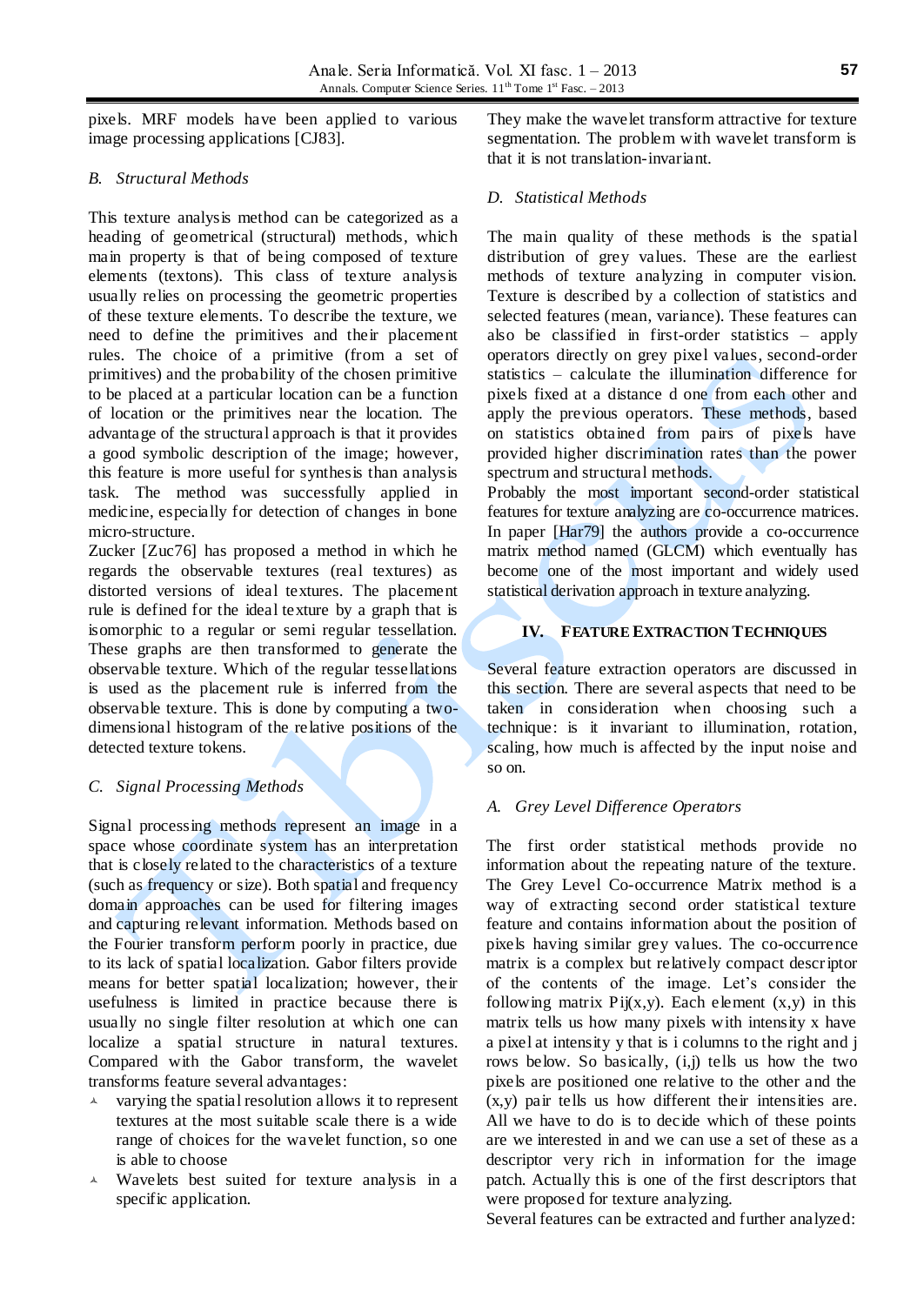a) The *energy* or homogeneity sums up all the codes of the matrix and this gives us details on the dispersion of appearance. See figure 1 for description. The homogeneity is also known as Angular Second Moment (ASM).

$$
ASM = \sum_{i=0}^{G-1} \sum_{j=0}^{G-1} P(i,j) * P(i,j)
$$

b) If we have a regular texture that keeps getting repeated in exactly the same way over and over again, it means that one of the elements in the co-occurrence matrix will have a huge size and most of the other elements will be close to 0. In this case the entropy is going to be relatively low, because low entropy suggests a spiked aspect. The *entropy* formula is displayed below

$$
Entropy = -\sum_{i=0}^{G-1} \sum_{j=0}^{G-1} P(i,j) * \log (P(i,j))
$$

c) The *contrast* is also defined as the local variation of the intensity

$$
Contrast = \sum_{n=0}^{G-1} n2 \left\{ \sum_{i=0}^{G-1} \sum_{j=1}^{G-1} P(i,j) \right\},\,
$$

d) The *variance* operator puts very high weights on the elements that differ from the average value in

$$
Variance = \sum_{i=0}^{G-1} \sum_{j=0}^{G-1} (i - \mu)^2 * P(i,j)
$$

the matrix

#### *B. Edge Detection Operators*

The edges of items in an image hold much of the information in the image. The edges tell you where items are, their size, shape, and something about their texture. An edge is where the gray level of the image moves from an area of low values to high values or vice versa. The edge itself is at the center of this transition. Edge detectors can be used as texture operators. This is because a textured area has many edges compared with a smooth area. Applying an edge detector to a texture produces many strong, bright edges while edge detecting a smooth area yields nothing. Smoothing the edge detector result gives a bright area that can be separated from the dark area that lacked edges.

The range operator is an edge detector that does work well on some textures. It takes the pixels in an n x n area, sorts them by value, and replaces the center pixel with the range (the largest pixel value minus the smallest). Other edge operators that have proved good results in texture analysis are the variance, sigma and skewness.

### *C. Local Binary Pattern*

The Local Binary Pattern (LBP) operator is a simple yet a powerful gray-scale invariant texture primitive, derived from a general definition of texture in a local neighborhood. The LBP method can be seen as a unifying approach to the traditionally divergent statistical and structural models of texture analysis. Perhaps the most important property of the LBP operator in real-world applications is its invariance against monotonic gray level changes caused, for example, by illumination variations. Another equally important is its computational simplicity, which makes it possible to analyze images in challenging real-time settings. LBP is also very flexible: it can be easily adapted to different types of problems and used together with other image descriptors. Consider the following patch from a texture:

|       | $(0,0)$ $(1,0)$ $(2,0)$ |       |
|-------|-------------------------|-------|
|       | $(0,1)$ $(1,1)$         | (2,1) |
| (0,2) | (1,2)                   | (2.2) |

This is a piece of the image having pixel  $(1, 1)$ centered. What we want to do is to calculate the Local Binary Pattern for this pixel. Suppose we have the following grey levels for the above configuration:

| 90  | 95  | 105 |
|-----|-----|-----|
| 101 | 100 | 105 |
| 90  | 101 | 200 |

From the above we get a binary result:  $00111101 =$ 61, which is the LBP value for pixel  $(1,1)$ . Then we perform this step for all other pixels in the image and store the count of LBP for each pel in the texture. Eventually we get 36 unique LBPs or features for an image with 256 grey levels and the resulting histogram will be the model for the texture.

There are several extensions that were added to the initial Local Binary Pattern operator. One is the use of circular neighborhood and bilinear interpolating values at non-integer pixel coordinates which allow any radius and number of pixels in the neighborhood [OPM02]. The gray scale variance of the local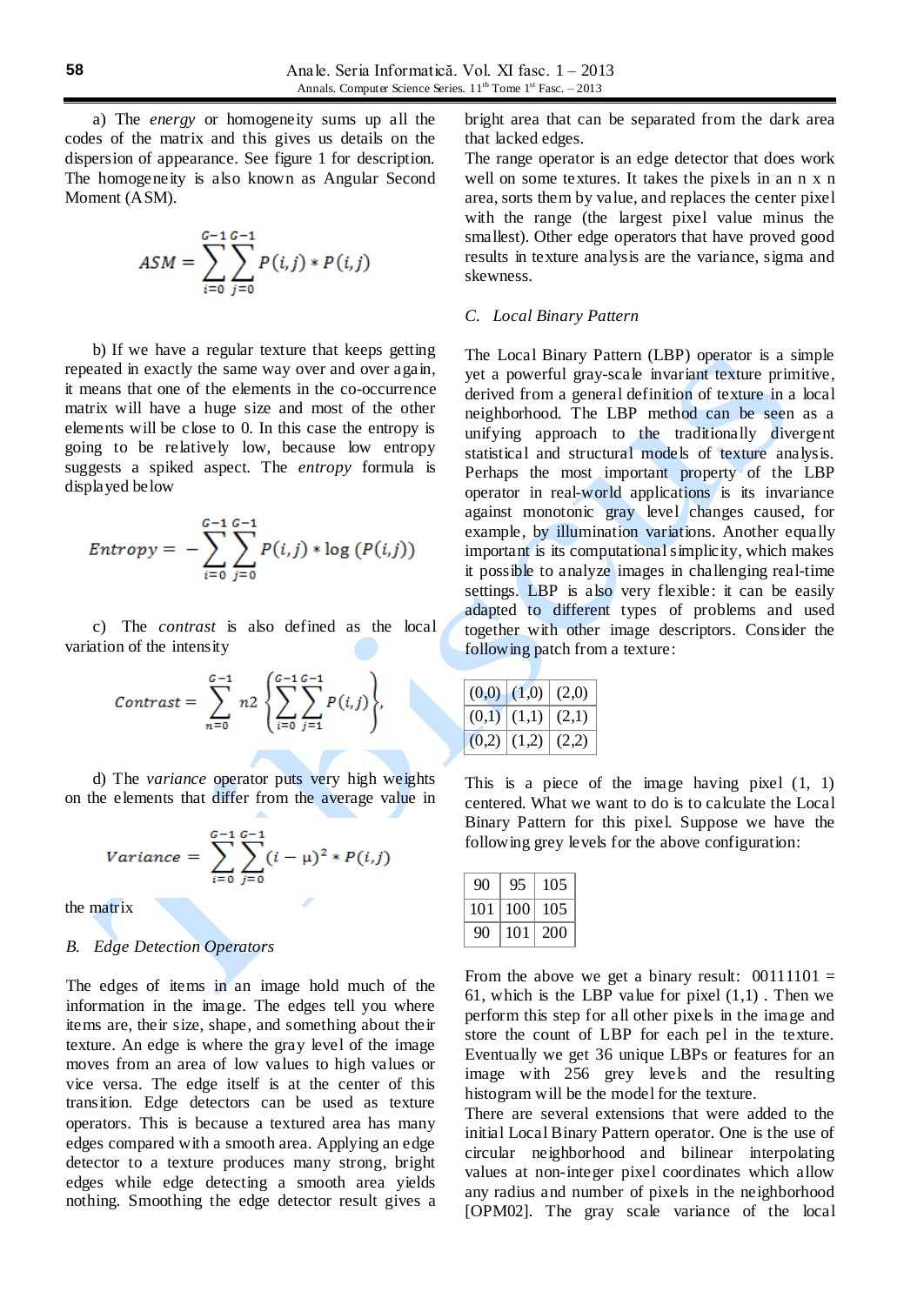neighborhood can be used as the complementary contrast measure.

### **V. EXPERIMENTS AND RESULTS**

Several experiments were performed using the previous texture feature extraction techniques.

The first experiment involves an image that contains two different patterns. The purpose of this experiment is to test the edge detecting operators. Following we have the result of applying the range detector on a grey level image. On the right side we have the output bitmap. The result was normalized, the output histogram was equalized, for a better view on the process. It can be seen that there are clearly two separate objects having different grey levels.



**Figure 2.**

The next figure displays the results of the skewness operator. This operator is strongly related to the symmetry in the image. Two experiments are presented here. The first one uses the same input image used in experiment 1. As you can notice in the right image, the operator wasn't a correct choice for this texture because nothing can be extracted from the output bitmap.



On the other hand, we have a symmetrical input pattern – chessboard pattern. This pattern had a perfectly symmetrical histogram, so skewness returned zero for every pixel, case when the skewness operator proves excellent results.



#### **Figure 4.**

Another set of tests was done to evaluate the local binary pattern operator's performances. A training set and a unsupervised clustering technique was used to create a model. A test set was compared to this model to check the accuracy of the operator. The model contained local binary pattern values for the training set. Below you can notice an example of a uniform LBP histogram.



### **VI. CONCLUSION**

Image analysis applications are seldom solved by using out of-box methods, but often tuning and modification of the algorithms are required. Utilization of texture is typically also not straightforward and one must consider, for example what kind of features are being extracted and how these features are further used.

In this paper, methods were proposed for early stage data analysis to study the performance of texture features. Another goal was to recognize different textures, considering some predefined classes.

### **ACKNOWLEDGEMENTS**

This paper is supported by the Sectoral Operational Programme Human Resources Development (SOP HRD) 2007-2013, financed from the European Social Fund and by the Romanian Government under the contract number POSDRU/107/1.5/S/82839.

# **REFERENCES**

[Cle02] **M. Clerc** - *Weak homogeneity for shape from texture*. In Texture 2002 Workshop in conjunction with ICCV 2002, pages 31-34, 2002.